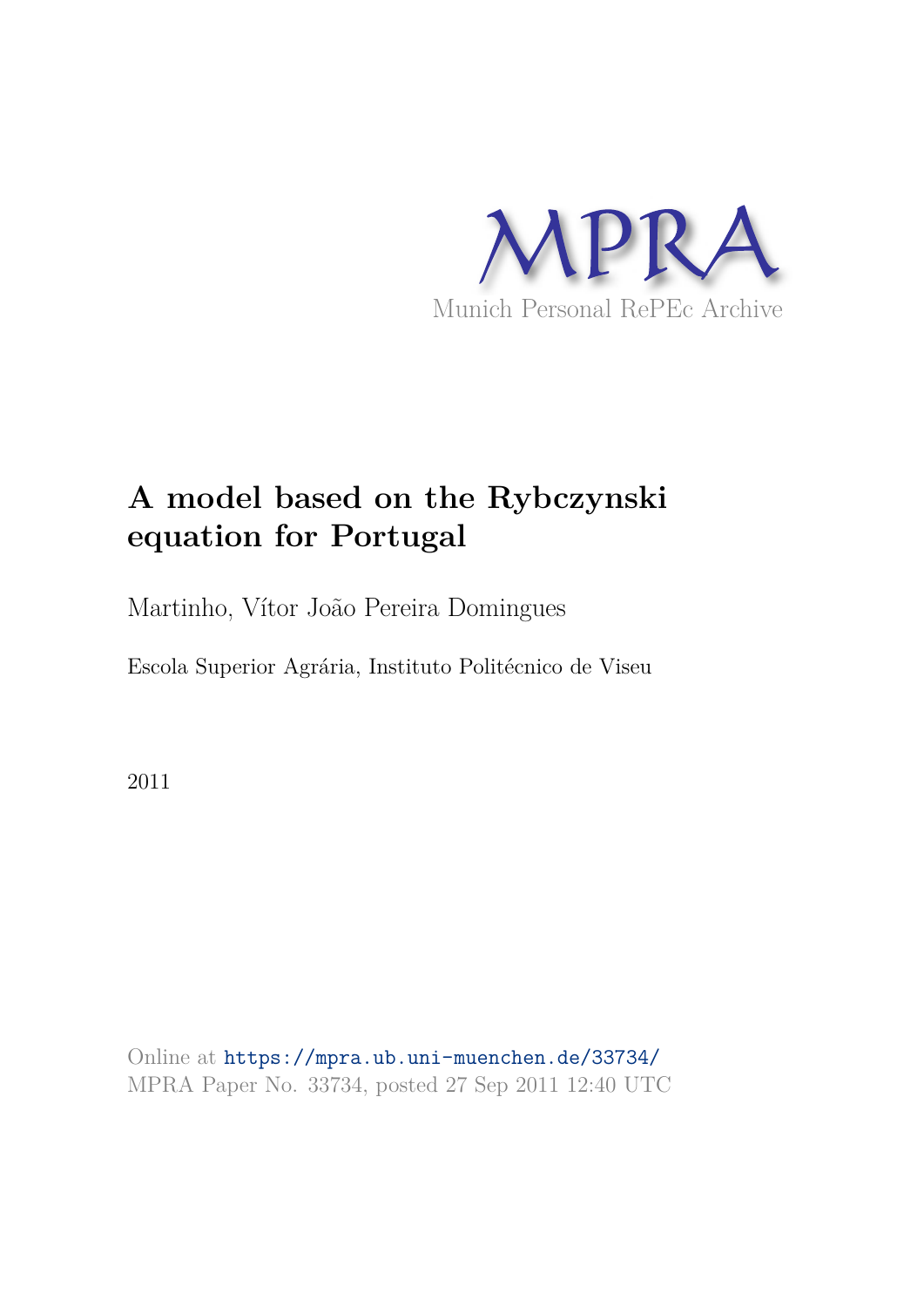Alert! This author has published many duplicate versions of very similar papers with slightly different titles, but without an appropriate notice. This may apply to this contribution, too.

# **A MODEL BASED ON THE RYBCZYNSKI EQUATION FOR PORTUGAL**

#### **Vitor João Pereira Domingues Martinho**

Unidade de I&D do Instituto Politécnico de Viseu Av. Cor. José Maria Vale de Andrade Campus Politécnico 3504 - 510 Viseu **(PORTUGAL) e-mail:** [vdmartinho@esav.ipv.pt](mailto:vdmartinho@esav.ipv.pt)

#### **ABSTRACT**

We built a model analyzing the importance which the natural advantages and local resources are in the manufacturing industry location, in relation with the "spillovers" effects and industrial policies. To this, we estimate the Rybczynski equation matrix for the various manufacturing industries in Portugal, at regional level (NUTS II) and for the period 1986 to 1994. As a summary conclusion, noted that the location of manufacturing in Portugal is still mostly explained by specific factors, with a tendency to increase in some cases the explanation by these factors, having the effect "spillovers" and industrial policies little importance in this context.

**Keywords:** geographical concentration; Portuguese regions; linear models.

# **1. INTRODUCTION**

In this work, taking into account the work of (1)Kim (1999), seeks to analyze the importance of the natural advantages and local resources (specific factors of locations) have in explaining the geographic concentration over time in the Portuguese regions, relatively effects "spillovers" and industrial policies (in particular, the modernization and innovation that have allowed manufacturing in other countries take better advantage of positive externalities). For this, we estimated the Rybczynski equation matrix for the different manufacturing industries in the regions of Portugal, for the period 1980 to 1999. It should be noted that while the model of inter-regional trade, the Heckscher-Ohlin-Vanek, presents a linear relationship between net exports and inter-regional specific factors of locations, the Rybczynski theorem provides a linear relationship between regional production and specific factors of locations. In principle, the residual part of the estimation of Rybczynski, measured by the difference between the adjusted degree of explanation (R2) and the unit presents a approximated estimate of the importance not only of the "spillovers" effects, as considered by Kim (1999), but also of the industrial policies, because, industrial policies of modernization and innovation are interconnected with the "spillover" effects. However, it must be some caution with this interpretation, because, for example, although the growth of unexplained variation can be attributed to the growing importance of externalities "Marshallians" or "spillovers" effects and industrial policies, this conclusion may not be correct. Since the "spillovers" effects and industrial policies are measured as a residual part, the growth in the residual can be caused, also, for example, by growth in the randomness of the location of the products manufactured and the growing importance of external trade in goods and factors.

The designation of externalities "Marshallians" or "spillovers" effects, is because (2)Marshall (1920) have identified in a systematic way the causes of geographical concentration in industrial activities. Some recent works in these areas of thought, have sought to precisely identify solutions to these and other assumptions, present in some works, such as (3)Krugman (1991), (4)Krugman (1992), (5)Krugman et al. (1995), (6)Fujita et al. (1999), (7)Matsuyama (1991), (8)Gali (1994) and other related with spatial issues. It is also important to note that Marshall identifies the natural advantages as a major cause of geographical concentration (Kim, 1999). Another classification for the causes of concentration was made by (9)Scitovsky (1954), in other words, this author made a distinction between technological externalities, materialized through interactions unrelated to the market that directly affect consumers' utility or production functions of companies and pecuniary externalities that result from market interactions, in the proportion that companies engage in trade of products.

#### **2. THE BASE MODEL**

The base model is then the following (10)(Martinho, 2011):